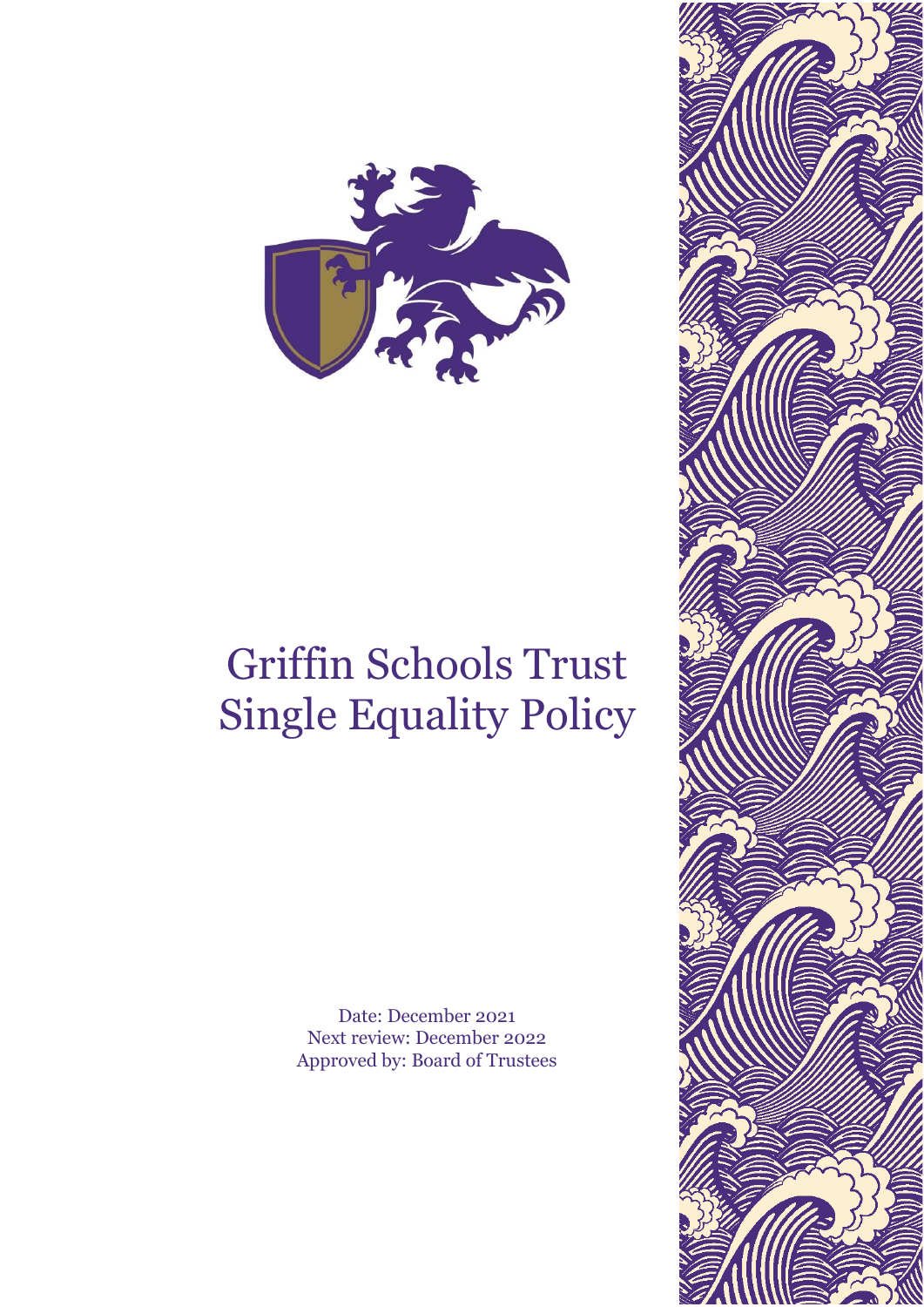

| Contents |                                                                   |
|----------|-------------------------------------------------------------------|
|          |                                                                   |
|          |                                                                   |
| 3.       |                                                                   |
| 4.       |                                                                   |
| 5.       |                                                                   |
| 6.       |                                                                   |
| 7.       |                                                                   |
| 8.       |                                                                   |
| 9.       |                                                                   |
| 10.      |                                                                   |
| 11.      | Partnerships with Parents/Carers/Families and the Wider Community |
|          |                                                                   |
|          |                                                                   |
|          |                                                                   |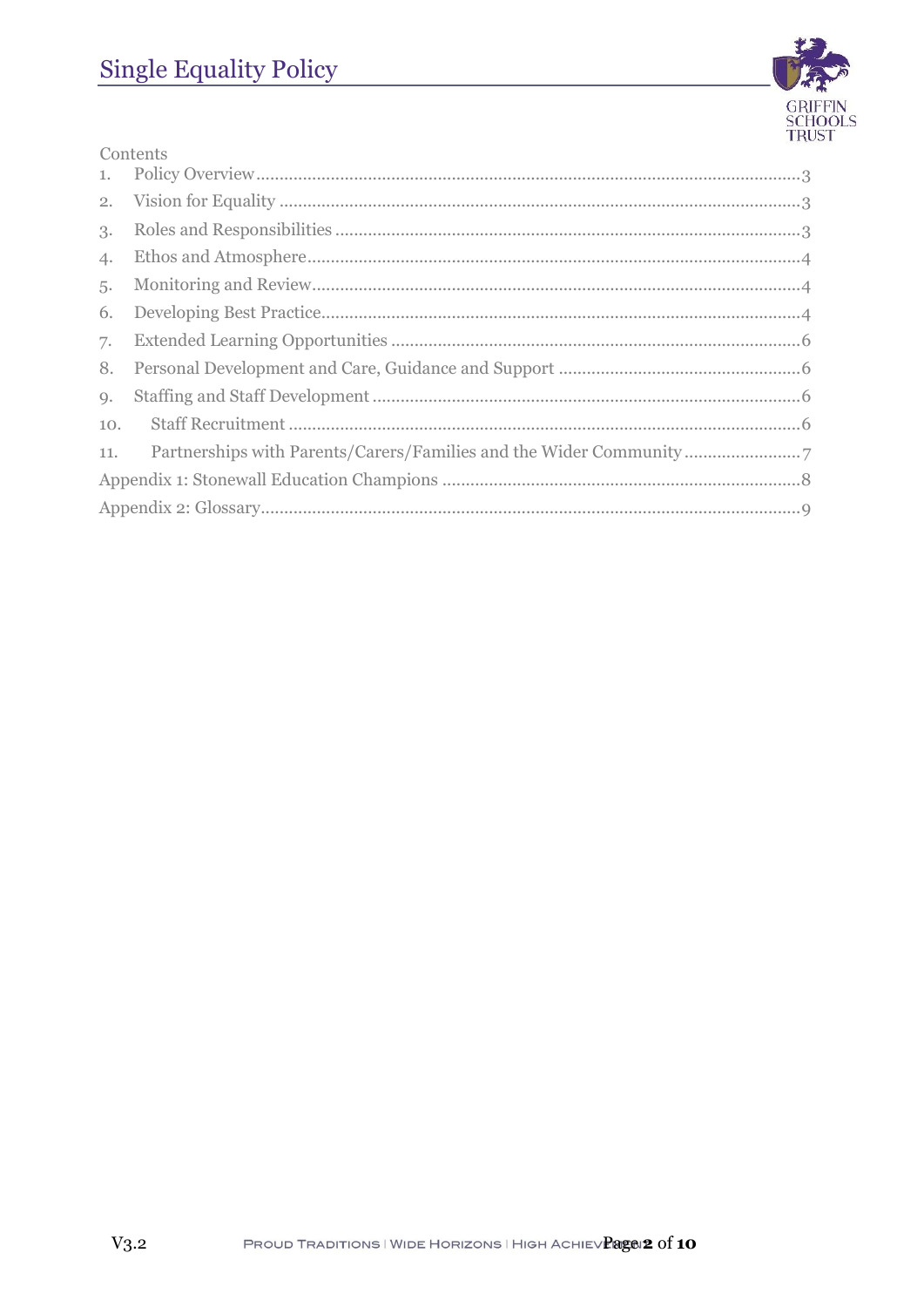

# <span id="page-2-0"></span>1. Policy Overview

This policy reflects the Single Equality Act 2010 which harmonises and replaces previous legislation and therefore supersedes all previous school policies. The Single Equality Act combines the existing three duties into one new Equality Duty that covers all nine of the equality strands: age, disability, gender, gender reassignment, race and ethnicity, religion or belief, sexual orientation, pregnancy and maternity and marriage and civil partnership.

Griffin Schools Trust (GST) will ensure as far as possible that at every level, in all our work and throughout all aspects of the Trust community, everyone is treated in line with this guidance. This Single Equality Policy sets out the Trust's approach towards equality for all.

<span id="page-2-1"></span>2. Vision for Equality

At GST we believe in equality for all. We are committed to ensuring all our employees and those that work with us are equipped with the knowledge, understanding and skills to challenge discrimination, injustice and associated perceptions. This means that members of the GST community consistently reflect and promote positive attitudes and behaviours. We aim to empower all to make informed and responsible choices about their own actions. We aim to engender a personal and collective sense of responsibility and accountability to ensure that there is true equality of opportunity for all.

## <span id="page-2-2"></span>3. Roles and Responsibilities

In an ever changing world, we have the responsibility to prepare our children to become  $21<sup>st</sup>$ century citizens by ensuring that equality legislation, policy and values are implemented and taught. We aim to achieve this by treating each person as an individual, celebrating that individuality and difference, and empowering them with the confidence and knowledge to question and challenge.

Our curriculum reflects diversity and equality, providing planned, contextualised opportunities for children to learn, to explore and to succeed. This will allow a clarity and depth of understanding needed to challenge inequality, discrimination and injustice and will develop respect for and an acceptance of difference.

Members of our Trust community will strive to lead by example and be role models who actively promote equality as well as embrace and value diversity. All members of the Trust community have a responsibility to treat each other with respect, to ensure everyone is valued, and to speak out and report if they witness or are subject to any inappropriate language or behaviour.

The Trust Board and Local Governing Board/Body will take appropriate action where schools fail to comply with statutory requirements in respect of this policy.

The Head is responsible for the implementation of this policy, and will ensure that staff are aware of their responsibilities and are given necessary training and support.

Everyone connected with GST will promote an inclusive and collaborative ethos in all aspects of their work for the Trust, challenge inappropriate language and behaviour, respond appropriately to incidents of discrimination and harassment, ensure appropriate support for those with additional needs and maintain a good level of awareness of issues facing equality and diversity. We will take steps to ensure all visitors adhere to our commitment to equality.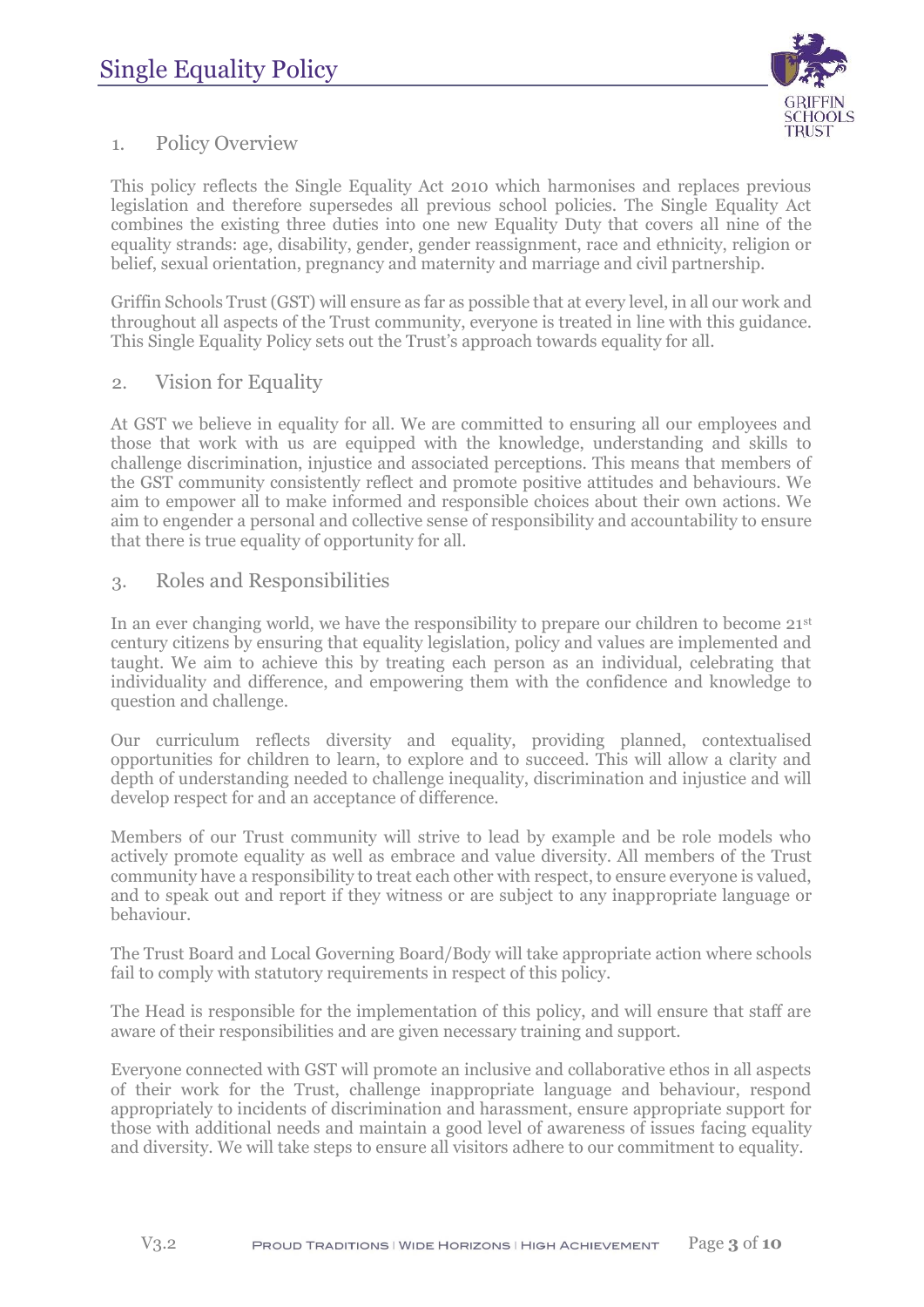

# <span id="page-3-0"></span>4. Ethos and Atmosphere

At GST we demonstrate mutual respect between all members of the Trust and the community of schools. There is an openness of atmosphere which welcomes everyone to GST schools. All within the Trust community will challenge any type of discriminatory and/or bullying behaviour, e.g. through unwanted attentions (verbal or physical) and unwelcome or offensive remarks or suggestions.

All pupils are encouraged to greet visitors to the school with friendliness and respect. The displays around the school are of a high quality and reflect that we value diversity as well as our commitment to equality, and are frequently monitored. Provision is made to cater for the needs of all the children through planning of assemblies, classroom based and externally based activities.

## <span id="page-3-1"></span>5. Monitoring and Review

GST is working towards greater equality in the whole school community. Schools use the curriculum and teaching to enhance the self-esteem of all those we serve and to provide learning environments in which each individual is encouraged to respect and value others' differences, as well as to fulfil their own potential.

Schools regularly assess pupils' learning and use this information to track pupils' progress, as they move through the school. As part of this process, we regularly monitor the performance of different groups, (Ethnicity, Gender, LGBT, SEN, FSM, Gifted and Talented, Vulnerable or At Risk), to ensure that all groups of pupils are making the best possible progress. Schools use this information to adjust future teaching and learning plans, as necessary. Resources are made available to support groups of pupils where the information suggests that progress is not as good as it should be. The governing bodies and boards receive regular updates on pupil performance information.

As well as monitoring pupil performance information, schools and the Trust also regularly monitor a range of other information relating to attendance, exclusions and truancy, racism, disability, sexism, stereotyping, homophobia, biphobia and transphobia, and all forms of bullying and participation in extended learning opportunities. Our monitoring activities enable us to identify any differences in pupil performance and provide specific support as required, including pastoral support. GST also provides training to staff on equality and diversity.

GST is committed to providing a working environment free from discrimination, bullying, harassment and victimisation. The Trust aims to recruit an appropriately qualified workforce in order to respect and respond to the diverse needs of our population. As part of this work we collate information on our workforce in order to monitor equality of opportunity.

## <span id="page-3-2"></span>6. Developing Best Practice

## **Teaching and Learning**

We aim to provide all our pupils with the opportunity to succeed, and to reach the highest level of personal achievement. To do this, teaching and learning will:

- provide equality of access for all pupils and prepare them for life in a diverse society
- use materials that reflect a range of cultural backgrounds and types of families, without stereotyping and that promote a positive image of and attitude towards disability and disabled people
- promote attitudes and values that will challenge discriminatory behaviour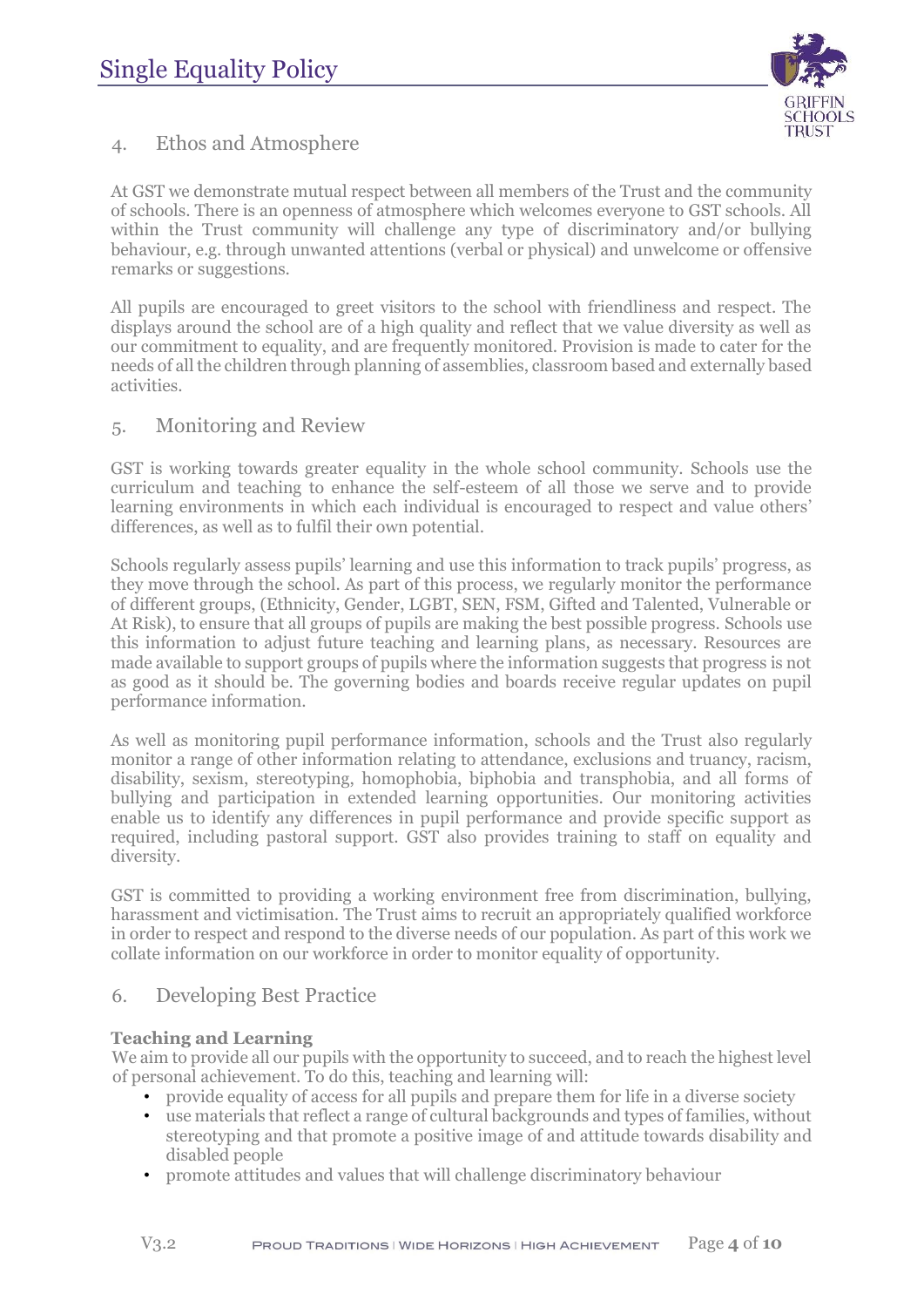

- provide opportunities for pupils to appreciate their own culture and religions, celebrate the diversity of other cultures and to celebrate all types of families, including same-sex parents, single parents and carer families
- use a range of sensitive teaching strategies when teaching about different cultural and religious traditions
- develop pupils advocacy skills so that they can detect bias, challenge discrimination, leading to justice and equality
- ensure that the whole curriculum covers issues of equality and diversity and makes best use of all available resources to support the learning of all groups of pupils
- promote and celebrate the contribution of different cultures to the subject matter
- seek to involve all parents in supporting their child's education
- provide educational visits and extended learning opportunities that involve all pupil groups
- take account of the attainment of all pupils when planning for future learning and setting challenging targets
- identify resources and training to support staff development.

#### **Learning Environment**

There is a consistently high expectation of all pupils regardless of their gender, ethnicity, disability, religion or belief, sexual orientation, age or any other area of discrimination. The Trust believes that all pupils can achieve at least national norms. All pupils are encouraged to improve on their own achievements and not to measure themselves against others; to be the best they can be. Parents are also encouraged to view their own children's achievements in this light.

GST schools place a very high priority on the provision for special educational needs and disability. The school will provide an environment in which all pupils have equal access to facilities and resources and are encouraged to be actively involved in their own learning.

Consideration is given to the physical learning environment – both internal and external, including learning spaces that visually celebrate diversity through posters and displays.

#### **Curriculum**

At GST, we aim to ensure that planning reflects our commitment to equality in all subject areas and cross-curricular themes.

Pupils have opportunities to explore concepts and issues relating to identity and equality including religious and cultural identity, gender identity and sexual orientation in an ageappropriate way.

Steps are taken to ensure that all pupils have access to the mainstream curriculum by taking into account their cultural backgrounds, linguistic needs and learning styles. All pupils have access to qualifications which recognise attainment and achievement and promote progression.

#### **Resources and Materials**

The provision of good quality resources and materials within GST schools is a high priority. These resources will:

- reflect the reality of an ethnically, culturally and sexually diverse society
- reflect a variety of viewpoints
- show positive images of all genders in society
- show positive images of different types of families, including same-sex parents, single parents and carers families
- include non-stereotypical images of all groups in a global context
- be accessible to all members of the school community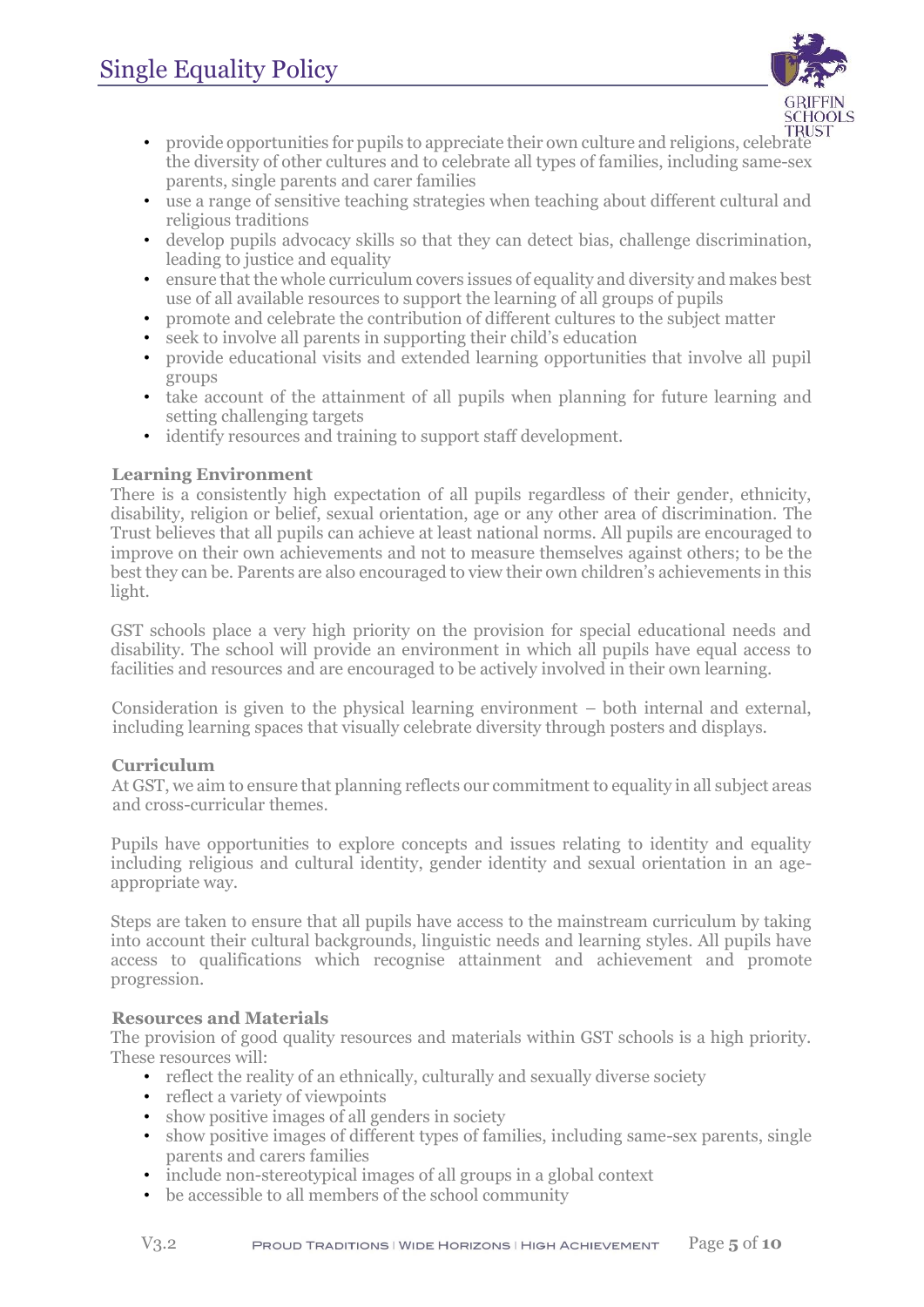

• actively combat stereotypes and provide examples of real role models

#### **Language**

We recognise that it is important that all members of the school community use appropriate language which:

- does not transmit or confirm stereotypes
- does not consciously offend
- does not limit potential or expectation
- creates the conditions for all people to grow healthy self esteem
- is accurate in referring to particular groups or individuals

All members of our school and Trust community have a responsibility to challenge language that impinges equality.

## <span id="page-5-0"></span>7. Extended Learning Opportunities

It is the policy of GST to provide equal access to all activities from the time children enter the Trust.

## <span id="page-5-1"></span>8. Personal Development and Care, Guidance and Support

Staff take account of gender, ethnicity, disability, religion or belief, sexual orientation, age or any other recognised area of discrimination and the experience and needs of particular groups.

All pupils are encouraged to consider the full range of life opportunities available to them, with no discriminatory boundaries placed on them due to their disability, gender, race or sexual orientation (whilst acknowledging that a disability may impose some practical boundaries to some career aspirations).

All pupils/staff/parents/carers are given support, as appropriate, when they experience discrimination.

Positive role models exist across the Trust and schools ensure that different groups of pupils can see themselves reflected in the school community. Emphasis is placed on the value that diversity brings to the school community and celebrating difference as a positive attribute.

## <span id="page-5-2"></span>9. Staffing and Staff Development

We recognise the need for positive role models and distribution of responsibility among staff. This must include pupils' access to a balance of male and female staff at all key stages where possible. We encourage the career development and aspirations of all school staff. It is our policy to provide staff with training and development, which will increase awareness of the needs of different groups of pupils.

## <span id="page-5-3"></span>10. Staff Recruitment

All those involved in recruitment and selection are aware of what they should do to avoid discrimination and ensure good practice through the recruitment and selection process.

Equalities policies and practices are covered in all staff inductions. All temporary staff are made aware of policies and practices. Employment policies and procedures are reviewed regularly to check compliance with legislation.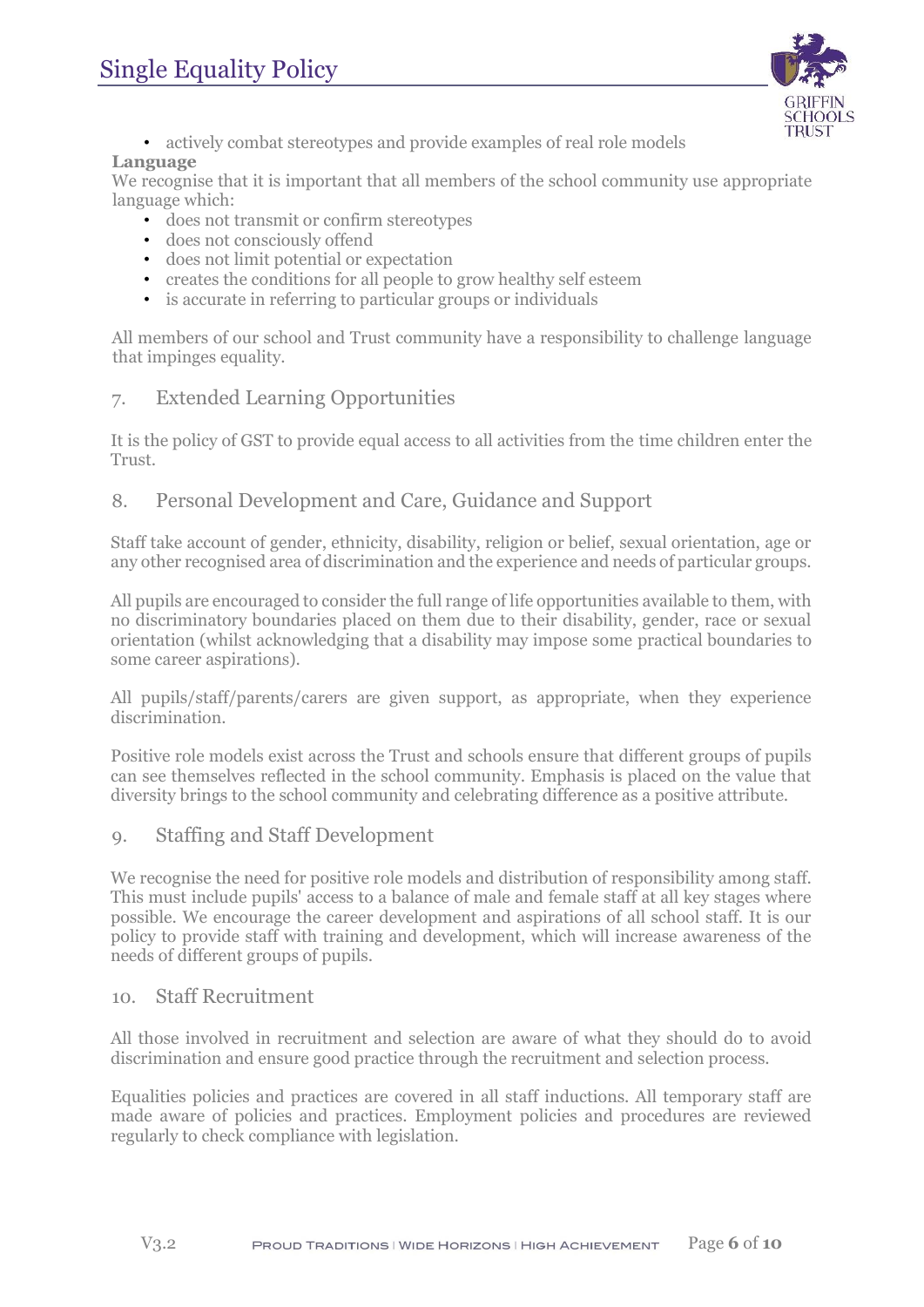

<span id="page-6-0"></span>11. Partnerships with Parents/Carers/Families and the Wider Community

GST Schools work with parents/carers to help all pupils to achieve their potential and to become trusted partners in children's education. All parents/carers are encouraged to participate fully in the life of the school.

Members of the local community, including multi faith communities, are encouraged to join in school activities in celebrating difference.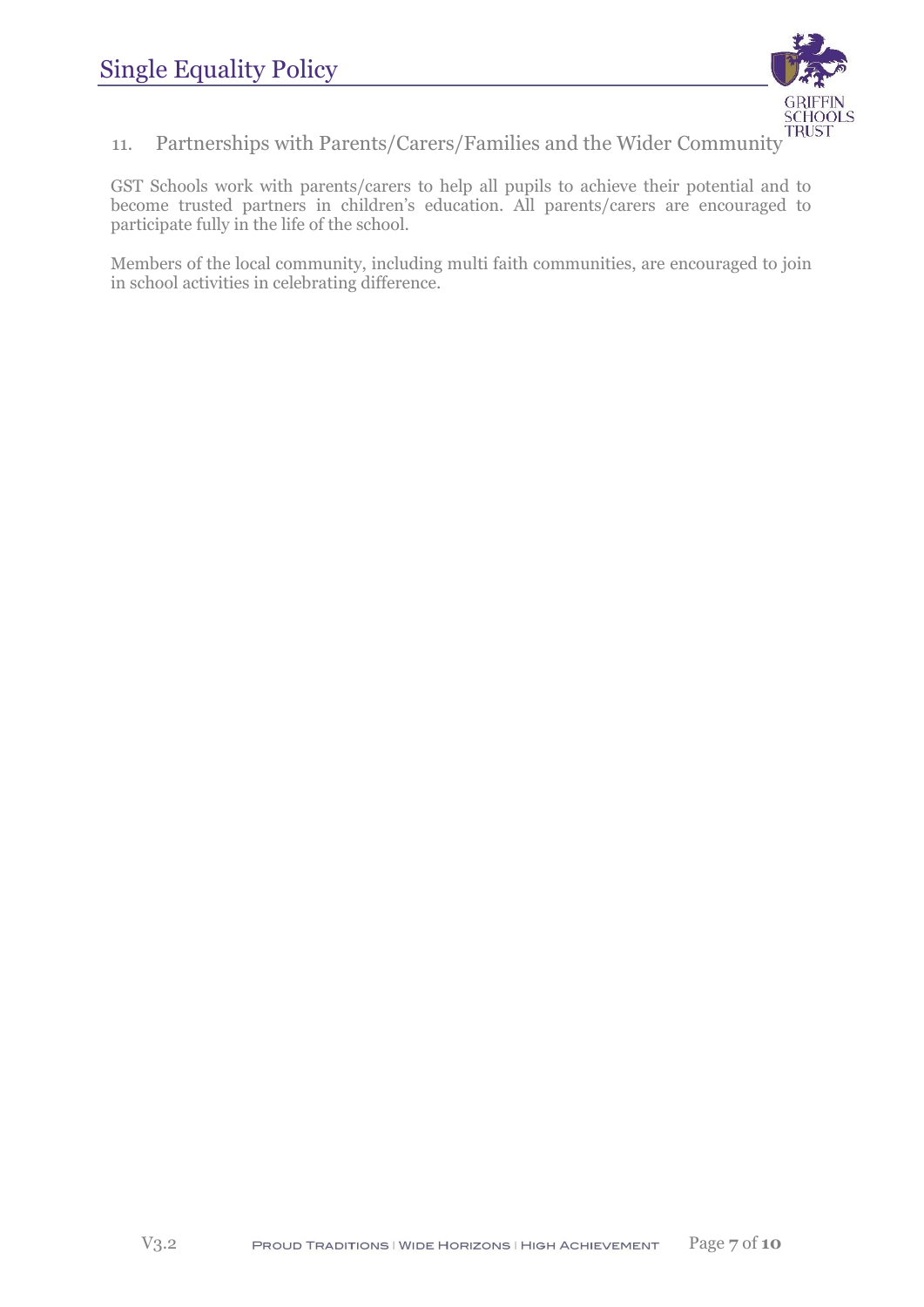

<span id="page-7-0"></span>Appendix 1: Stonewall Education Champions

Griffin Schools Trust is a Stonewall Education Champion and below is an overview of this programme. Stonewall's Education Champions programme provides bespoke support and guidance in preventing and tackling biphobic, transphobic and homophobic bullying and celebrating difference.

As part of the Education Champions programme, GST is working to establish ways to address homophobic bullying and promote a safe and inclusive learning environment for all young people, including lesbian, gay, bisexual and transgender (LGBT) pupils and those with samesex parents.

The programme is based on Stonewall's work with over 12,000 primary and secondary schools since 2007 to develop age-appropriate resources and guidance.

- Homophobic bullying is endemic in Britain's schools and affects all pupils. Nine in ten secondary and two in five primary school teachers say young people, regardless of their sexual orientation, experience homophobic bullying, name calling or harassment. (YouGov poll 2014, as published in *The Teachers Report 2014*).
- Homophobic bullying impacts on pupils' attendance, attainment and future prospects. Two in five lesbian, gay and bisexual young people who have experienced homophobic bullying have skipped school at some point because of it. Furthermore, the negative use of the word 'gay' can stop children with gay parents from being themselves and talking about their families.
- Ofsted inspections are focusing more on behaviour. In their inspections of behaviour and safety, inspectors will judge the work schools do around prejudice based bullying, including homophobic bullying, and how they celebrate difference.
- Public bodies are legally required to take proactive action. The Equality Act 2010 places a duty on all public bodies, including schools, to take steps to eradicate discrimination, advance equality and foster good relations.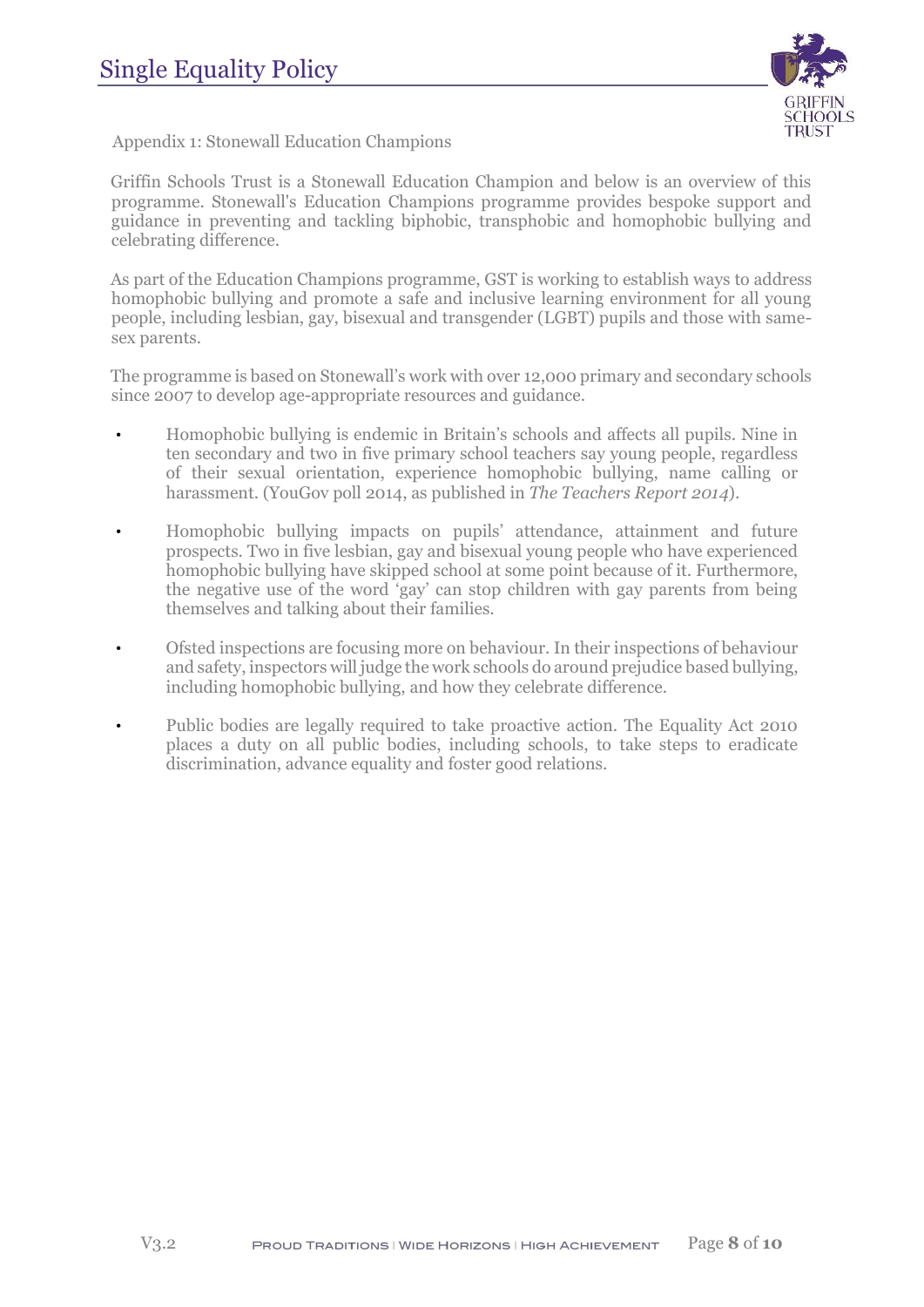

<span id="page-8-0"></span>Appendix 2: Glossary

**Age:** Refers to a person having a particular age (for example, 32 year-olds) or being within an age group (for example, 18-30 year-olds).

**Bullying:** The intentional repetitive or persistent hurting of one person by another, where the relationship involves an imbalance of power.

**Direct discrimination:** Refers to less favourable treatment because of a person's protected characteristic.

**Disability:** A person has a disability if s/he has a physical or mental impairment which has a substantial and long-term adverse effect on their ability to carry out normal day-to-day activities.

**Equality:** Equality is ensuring individuals or groups of individuals are treated fairly and equally and no less favourably, specific to their needs, based on protected characteristics.

**Diversity:** Diversity is recognising and valuing that individuals are unique, each having their own values, beliefs, attitude, culture, gender identity, racial background, sexuality, skills and life experience.

**Gender reassignment:** Is the process of transitioning from one sex to another or transition to genderqueer or non-binary. See also trans, transgender, transsexual.

Gender: Gender identity can correspond with sex assigned at birth, but not necessarily. Someone's actual or perceived masculinity or femininity, but can also be defined as genderqueer or genderfluid. See also sex and trans.

**Harassment:** Unwanted conduct related to a protected characteristic that has the purpose or effect of violating a person's dignity or creates an intimidating, hostile, degrading, humiliating or offensive environment. It may also involve unwanted conduct of a sexual nature or be related to gender reassignment or sex.

**Indirect discrimination:** Is when a provision, criterion or practice is applied in a way that creates disproportionate disadvantage for a person with a protected characteristic as compared to those who do not share that characteristic, and is not a proportionate means of achieving a legitimate aim.

**Protected characteristics:** The equality duty covers the following characteristics: age, disability, gender, gender reassignment, race and ethnicity, religion or belief, sexual orientation, and pregnancy or maternity. These are also referred to as protected groups. The duty also covers marriage and civil partnerships, but not for all aspects of the duty.

**Race:** Is the protected characteristic of race. It refers to a group of people defined by their colour, nationality (including citizenship), ethnic or national origins.

**Religion or belief:** Religion means any religion, including a reference to a lack of religion. Belief includes religious and philosophical beliefs including lack of belief (for example, Atheism). Generally, a belief should affect your life choices or the way you live for it to be included.

**Sex:** Assigned at birth based on biological characteristics. Different to gender.

**Sexual orientation:** Is about being attracted to the same and other sex.